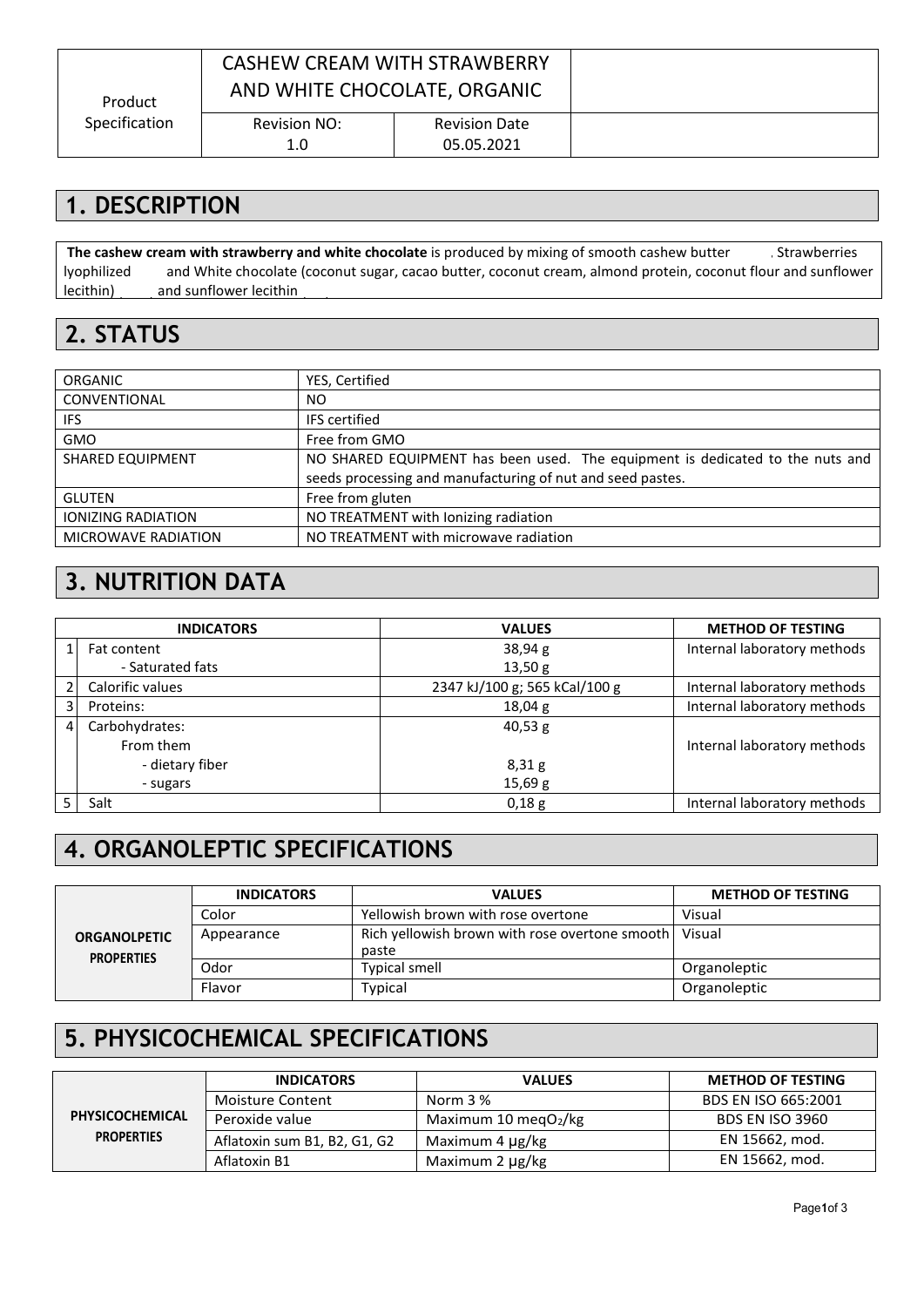| Product       | CASHEW CREAM WITH STRAWBERRY<br>AND WHITE CHOCOLATE, ORGANIC |                                    |  |
|---------------|--------------------------------------------------------------|------------------------------------|--|
| Specification | Revision NO:<br>1.0                                          | <b>Revision Date</b><br>05.05.2021 |  |

# **6. MICROBIOLOGICAL SPECIFICATIONS**

|                   | <b>INDICATORS</b>       | <b>VALUES</b>                  | <b>METHOD OF TESTING</b> |
|-------------------|-------------------------|--------------------------------|--------------------------|
|                   | Total microbial count   | $< 10^{\circ}4 \text{ cftu/g}$ | ISO 4833-1               |
| <b>MICRO-</b>     | E. coli                 | $< 10 \text{ cfu/g}$           | BDS ISO 16649-2:2014     |
| <b>BIOLOGICAL</b> | Enterobacteriaceae      | $< 10^2$ cfu/g                 | BDS EN ISO 21528-2:2017  |
| <b>PROPERTIES</b> | Salmonella              | Absent in 25g                  | BDS EN ISO 6579-1:2017   |
|                   | <b>Yeast and Moulds</b> | $< 10^{\circ}4 \text{ cftu/g}$ | BDS ISO 21527-1/2:2011   |

# **7. PACKAGING LABELLING AND STORAGE SPECIFICATIONS**

| Packaging       | <b>Numbers</b>                     | Boxes on | <b>TOTAL on EPAL</b> | Nett weight                                                                                              | Gross weight | Shelf life |
|-----------------|------------------------------------|----------|----------------------|----------------------------------------------------------------------------------------------------------|--------------|------------|
|                 | in a box                           | EPAL     |                      | EPAL                                                                                                     | EPAL         | (Months)   |
| 10 kg, PP       |                                    |          | 36 pcs               | 360 kg                                                                                                   | 392 kg       | 12         |
| 5 kg, PP        |                                    |          | 75 pcs               | 375 kg                                                                                                   | 408 kg       | 12         |
| 1 kg, PP        | 5                                  | 80       | 400                  | 400 kg                                                                                                   | 468 kg       | 12         |
| 500 g, Glass    | 12                                 | 80       | 960                  | 480 kg                                                                                                   | 760 kg       | 24         |
| 250 g, Glass    | 12                                 | 120      | 1440                 | 360 kg                                                                                                   | 633 kg       | 24         |
| 200 g, Glass    | 12                                 | 120      | 1440                 | 288 kg                                                                                                   | 573 kg       | 24         |
| 170 g, Glass    | 12                                 | 120      | 1440                 | 244,8 kg                                                                                                 | 537 kg       | 24         |
| Storage         |                                    |          |                      | Keep in closed containers in cool dry place, temperature $1 - 25$ °C. Store away from odors and sunlight |              |            |
| conditions      | and heat sources.                  |          |                      |                                                                                                          |              |            |
| Origin          | <b>Bulgaria</b>                    |          |                      |                                                                                                          |              |            |
| <b>Branding</b> | <b>BELUN</b>                       |          |                      |                                                                                                          |              |            |
| PRIVATE LABEL   | Available for Private Label orders |          |                      |                                                                                                          |              |            |

#### **8. USAGE**

**For direct consumption.**

# **9. ALLERGENS**

| <b>Components</b>                   | <b>Contained as ingredient</b> |    | Possible cross contamination |              |
|-------------------------------------|--------------------------------|----|------------------------------|--------------|
|                                     | Yes                            | No | Yes                          | <b>No</b>    |
| Cereals containing gluten           |                                |    |                              |              |
| Wheat                               |                                | X  |                              | x            |
| Rye                                 |                                | ⋏  |                              |              |
| <b>Barley</b>                       |                                | ⋏  |                              | $\checkmark$ |
| Oat                                 |                                | ∧  |                              | χ            |
| Spelt                               |                                |    |                              |              |
| Kamut                               |                                | X  |                              | Χ            |
| <b>Hybrids</b>                      |                                | ⋏  |                              | χ            |
| Crustaceans and crustacean products |                                | Χ  |                              | X            |
| Eggs and egg products               |                                | x  |                              | Χ            |
| Fish and fish products              |                                |    |                              | v            |
| Peanuts and peanut products         |                                | Χ  | X                            |              |
| Soybeans and soya products          |                                | ⋏  |                              |              |
| Milk and dairy products             |                                | ⋏  |                              | χ            |